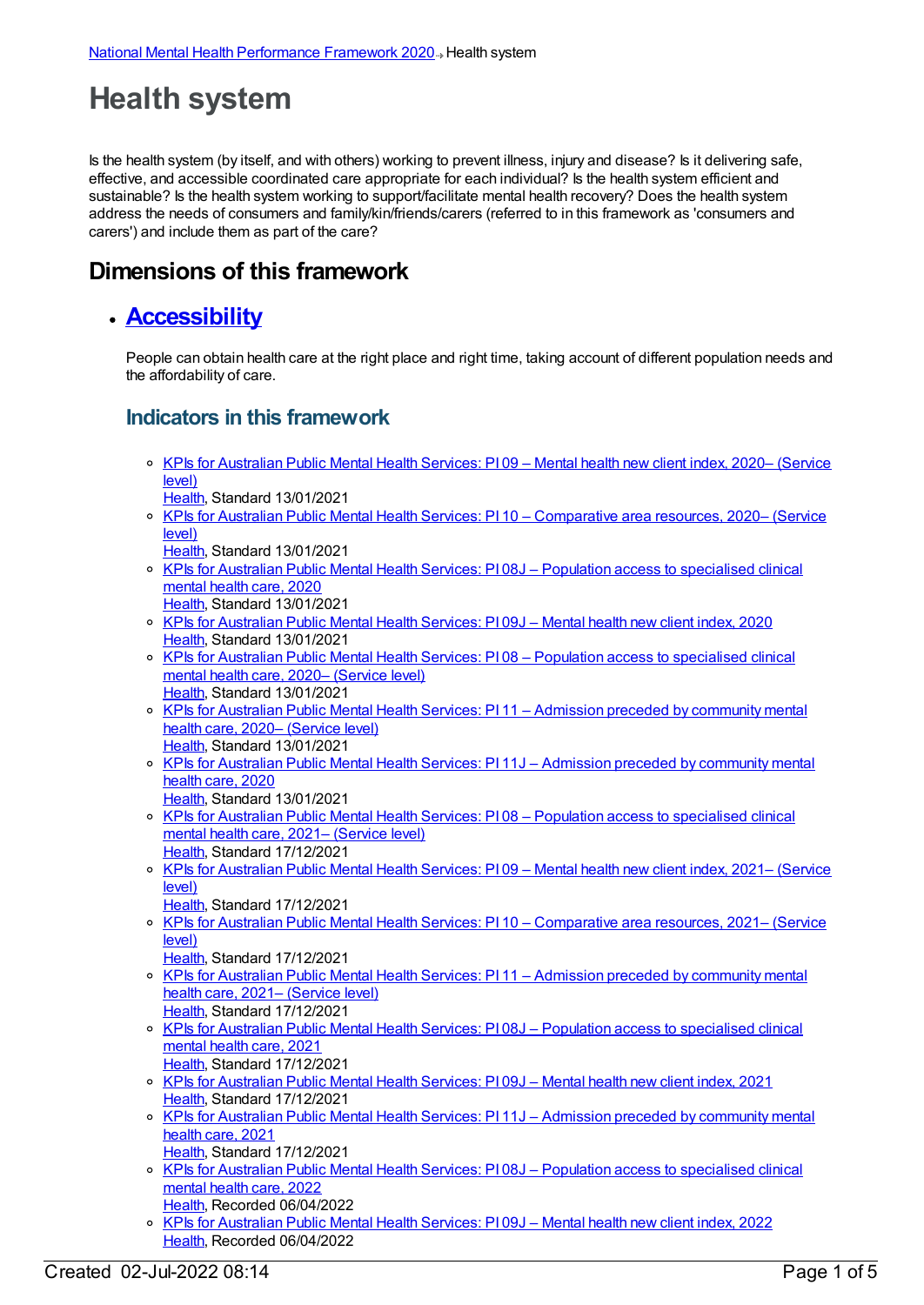KPIs for Australian Public Mental Health Services: PI 11J – Admission preceded by [community](https://meteor.aihw.gov.au/content/753263) mental health care, 2022 [Health](https://meteor.aihw.gov.au/RegistrationAuthority/12), Recorded 06/04/2022

#### **[Appropriateness](https://meteor.aihw.gov.au/content/721198)**

Service is a person-centred, culturally appropriate, rights-based, trauma-informed and recovery oriented. Mental health consumers and carers are treated with dignity and confidentiality and encouraged to participate in choices related to their care. Consumers and carers report positive experiences (PROMs & PREMs).

#### **Indicators in this framework**

- KPIs for Australian Public Mental Health Services: PI 13 Mental health consumer outcomes [participation,](https://meteor.aihw.gov.au/content/725517) 2020– (Service level) [Health](https://meteor.aihw.gov.au/RegistrationAuthority/12), Standard 13/01/2021
- o KPIs for Australian Public Mental Health Services: PI 13 Mental health consumer outcomes [participation,](https://meteor.aihw.gov.au/content/742495) 2021- (Service level) [Health](https://meteor.aihw.gov.au/RegistrationAuthority/12), Standard 17/12/2021

## **[Continuity](https://meteor.aihw.gov.au/content/721201) of care**

Ability to provide uninterrupted and integrated care or service across program, practitioners and levels over time. Coordination mechanisms work for mental health consumers, carers and health care providers. Care and support is holistic and includes psychosocial and physical dimensions.

#### **Indicators in this framework**

- o KPIs for Australian Public Mental Health Services: PI 12J [Post-discharge](https://meteor.aihw.gov.au/content/723388) community mental health care, 2020
	- [Health](https://meteor.aihw.gov.au/RegistrationAuthority/12), Standard 13/01/2021
- KPIs for Australian Public Mental Health Services: PI 12 [Post-discharge](https://meteor.aihw.gov.au/content/725530) community mental health care, 2020– (Service level) [Health](https://meteor.aihw.gov.au/RegistrationAuthority/12), Standard 13/01/2021
- KPIs for Australian Public Mental Health Services: PI 12 [Post-discharge](https://meteor.aihw.gov.au/content/742489) community mental health care, 2021– (Service level)
	- [Health](https://meteor.aihw.gov.au/RegistrationAuthority/12), Standard 17/12/2021
- KPIs for Australian Public Mental Health Services: PI 12J [Post-discharge](https://meteor.aihw.gov.au/content/739895) community mental health care, 2021
- [Health](https://meteor.aihw.gov.au/RegistrationAuthority/12), Standard 17/12/2021 ○ KPIs for Australian Public Mental Health Services: PI 12J – [Post-discharge](https://meteor.aihw.gov.au/content/753267) community mental health care, 2022 [Health](https://meteor.aihw.gov.au/RegistrationAuthority/12), Recorded 06/04/2022

#### **[Effectiveness](https://meteor.aihw.gov.au/content/721196)**

Care, intervention or action achieves the desired outcome from both the clinical perspective (clinician-reported outcome measure–CROMs) and the mental health consumer and carer perspective (patient-reported outcome measures–PROMs). Care provided is based on evidence-based standards.

- KPIs for Australian Public Mental Health Services: PI 01 Change in mental health [consumer's](https://meteor.aihw.gov.au/content/725513) clinical outcomes, 2020– (Service level) [Health](https://meteor.aihw.gov.au/RegistrationAuthority/12), Standard 13/01/2021
- KPIs for Australian Public Mental Health Services: PI 03J National Mental Health Service Standards [compliance,](https://meteor.aihw.gov.au/content/723384) 2020 [Health](https://meteor.aihw.gov.au/RegistrationAuthority/12), Standard 13/01/2021
- o KPIs for Australian Public Mental Health Services: PI 03 National Mental Health Service Standards [compliance,](https://meteor.aihw.gov.au/content/725527) 2020– (Service level) [Health](https://meteor.aihw.gov.au/RegistrationAuthority/12), Standard 13/01/2021
- o KPIs for Australian Public Mental Health Services: PI 01J Change in mental health [consumer's](https://meteor.aihw.gov.au/content/723377) clinical outcomes, 2020
- [Health](https://meteor.aihw.gov.au/RegistrationAuthority/12), Standard 13/01/2021
- KPIs for Australian Public Mental Health Services: PI 02 Mental health [readmissions](https://meteor.aihw.gov.au/content/725525) to hospital, 2020–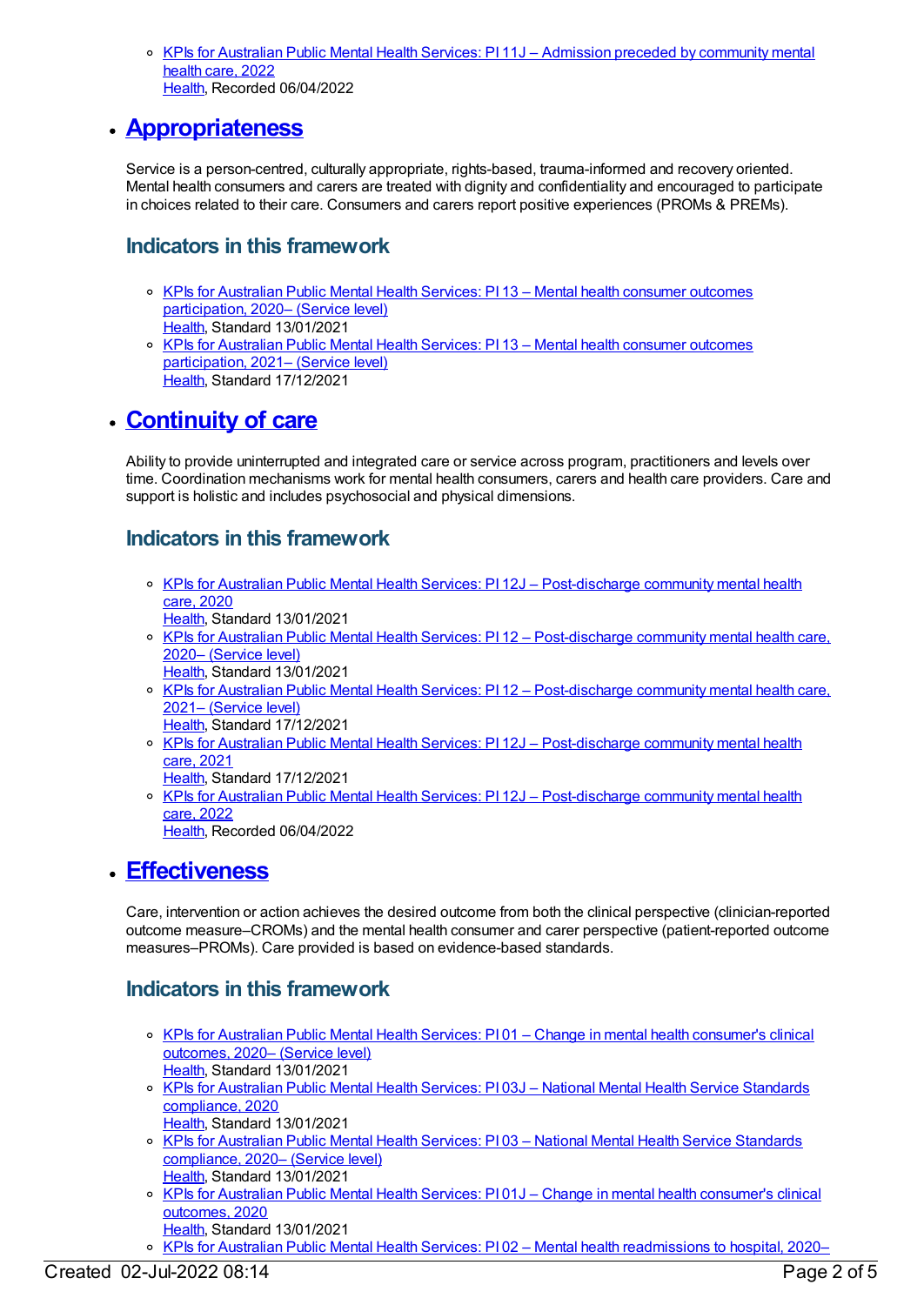(Service level) [Health](https://meteor.aihw.gov.au/RegistrationAuthority/12), Standard 13/01/2021

- KPIs for Australian Public Mental Health Services: PI 02J Mental health [readmissions](https://meteor.aihw.gov.au/content/723381) to hospital, 2020 [Health](https://meteor.aihw.gov.au/RegistrationAuthority/12), Standard 24/09/2021
- KPIs for Australian Public Mental Health Services: PI 01J Change in mental health [consumer's](https://meteor.aihw.gov.au/content/739867) clinical outcomes, 2021
- [Health](https://meteor.aihw.gov.au/RegistrationAuthority/12), Standard 17/12/2021
- o KPIs for Australian Public Mental Health Services: PI 02 Mental health [readmissions](https://meteor.aihw.gov.au/content/742460) to hospital, 2021– (Service level)
- [Health](https://meteor.aihw.gov.au/RegistrationAuthority/12), Standard 17/12/2021
- KPIs for Australian Public Mental Health Services: PI 01 Change in mental health [consumer's](https://meteor.aihw.gov.au/content/742458) clinical outcomes, 2021– (Service level) [Health](https://meteor.aihw.gov.au/RegistrationAuthority/12), Standard 17/12/2021
- KPIs for Australian Public Mental Health Services: PI 03 National Mental Health Service Standards [compliance,](https://meteor.aihw.gov.au/content/742463) 2021– (Service level) [Health](https://meteor.aihw.gov.au/RegistrationAuthority/12), Standard 17/12/2021
- KPIs for Australian Public Mental Health Services: PI 02J Mental health [readmissions](https://meteor.aihw.gov.au/content/739871) to hospital, 2021 [Health](https://meteor.aihw.gov.au/RegistrationAuthority/12), Standard 17/12/2021
- KPIs for Australian Public Mental Health Services: PI 03J National Mental Health Service Standards [compliance,](https://meteor.aihw.gov.au/content/739876) 2021 [Health](https://meteor.aihw.gov.au/RegistrationAuthority/12), Standard 17/12/2021
- KPIs for Australian Public Mental Health Services: PI 02J Mental health [readmissions](https://meteor.aihw.gov.au/content/753238) to hospital, 2022 [Health](https://meteor.aihw.gov.au/RegistrationAuthority/12), Recorded 06/04/2022
- KPIs for Australian Public Mental Health Services: PI 01J Change in mental health [consumer's](https://meteor.aihw.gov.au/content/753236) clinical outcomes, 2022
- [Health](https://meteor.aihw.gov.au/RegistrationAuthority/12), Recorded 06/04/2022 KPIs for Australian Public Mental Health Services: PI 03J – National Mental Health Service [Standards](https://meteor.aihw.gov.au/content/753242) compliance, 2021 [Health](https://meteor.aihw.gov.au/RegistrationAuthority/12), Recorded 06/04/2022

## **Efficiency and [sustainability](https://meteor.aihw.gov.au/content/721208)**

The right care is delivered at minimum cost and human and physical capital and technology are maintained and renewed *while* innovation occurs to improve efficiency and respond to emerging needs. Members of the workforce receive appropriate support and report positive experiences.

- KPIs for [Australian](https://meteor.aihw.gov.au/content/725507) Public Mental Health Services: PI 04 Average length of acute mental health inpatient stay, 2020– (Service level) [Health](https://meteor.aihw.gov.au/RegistrationAuthority/12), Standard 13/01/2021
- o KPIs for [Australian](https://meteor.aihw.gov.au/content/725503) Public Mental Health Services: PI 05 Average cost per acute mental health admitted patient day, 2020– (Service level) [Health](https://meteor.aihw.gov.au/RegistrationAuthority/12), Standard 13/01/2021
- o KPIs for Australian Public Mental Health Services: PI 06 Average treatment days per [three-month](https://meteor.aihw.gov.au/content/725509) community mental health care period, 2020– (Service level) [Health](https://meteor.aihw.gov.au/RegistrationAuthority/12), Standard 13/01/2021
- o KPIs for Australian Public Mental Health Services: PI 07 Average cost per [community](https://meteor.aihw.gov.au/content/725505) mental health treatment day, 2020– (Service level) [Health](https://meteor.aihw.gov.au/RegistrationAuthority/12), Standard 13/01/2021
- KPIs for [Australian](https://meteor.aihw.gov.au/content/723369) Public Mental Health Services: PI 04J Average length of acute mental health inpatient stay, 2020
- [Health](https://meteor.aihw.gov.au/RegistrationAuthority/12), Standard 13/01/2021 KPIs for [Australian](https://meteor.aihw.gov.au/content/720499) Public Mental Health Services: PI 05J – Average cost per acute mental health admitted patient day, 2020 [Health](https://meteor.aihw.gov.au/RegistrationAuthority/12), Standard 13/01/2021
- o KPIs for Australian Public Mental Health Services: PI 06J Average treatment days per [three-month](https://meteor.aihw.gov.au/content/723371) community mental health care period, 2020 [Health](https://meteor.aihw.gov.au/RegistrationAuthority/12), Standard 13/01/2021
- o KPIs for Australian Public Mental Health Services: PI 07J Average cost per [community](https://meteor.aihw.gov.au/content/723367) mental health treatment day, 2020
- [Health](https://meteor.aihw.gov.au/RegistrationAuthority/12), Standard 13/01/2021
- o KPIs for Australian Public Mental Health Services: PI 06J Average treatment days per [three-month](https://meteor.aihw.gov.au/content/739882) community mental health care period, 2021 [Health](https://meteor.aihw.gov.au/RegistrationAuthority/12), Standard 17/12/2021
- o KPIs for Australian Public Mental Health Services: PI 07J Average cost per [community](https://meteor.aihw.gov.au/content/739885) mental health treatment day, 2021